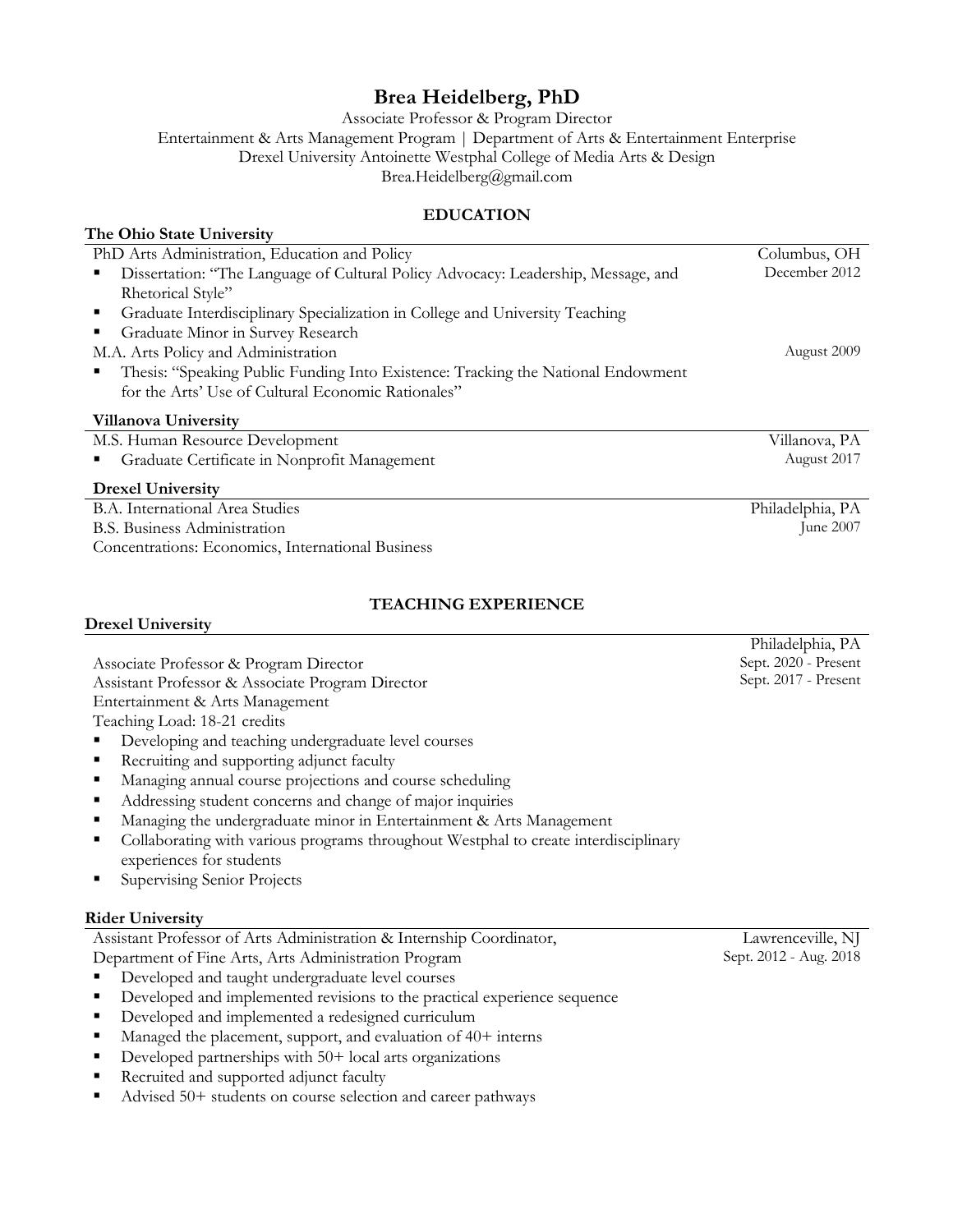Director, Multicultural Studies Program

- College of Liberal Arts and Sciences ■ Recruiting and advising students
- Hiring and evaluating adjunct faculty
- Redesigning curriculum
- Creating the yearly workload
- Managing the program budget
- Coordinating internships

### **Various Institutions**

#### Adjunct Professor

| Castleton State College, Arts Administration Program                                                                              |                    |
|-----------------------------------------------------------------------------------------------------------------------------------|--------------------|
| Courses Developed and Taught:                                                                                                     |                    |
| Writing & Research in the Arts; Leadership & Strategic Planning                                                                   |                    |
| Colorado State University, School of Music, Theater, and Dance<br>п                                                               |                    |
| Course Developed and Taught: Arts Policy and Advocacy                                                                             |                    |
| Drexel University, Antoinette Westphal College of Media Arts & Design<br>п                                                        |                    |
| Course Developed and Taught: Writing in the Arts                                                                                  |                    |
| National Arts Strategies<br>٠                                                                                                     |                    |
| Course Developed and Facilitated: Evaluation in the Arts                                                                          |                    |
| University of Massachusetts Amherst, Arts Extension Service<br>٠                                                                  |                    |
| Course Developed: Cultural Equity in the Arts                                                                                     |                    |
| The Ohio State University                                                                                                         |                    |
| Teaching Orientation Facilitator, Center for the Advancement of Teaching                                                          | Columbus, OH       |
| Facilitated two sessions of "An Overview of Teaching at the University" to 25 incoming                                            | Sept. 2009 - Sept. |
| professors and graduate teaching assistants                                                                                       | 2012               |
| Facilitated three sessions of "Facilitating Class Discussions" to 30 incoming professors<br>п<br>and graduate teaching assistants |                    |
| Facilitated one session of "Fair and Efficient Grading" to 30 incoming professors and<br>п                                        |                    |
| graduate teaching assistants                                                                                                      |                    |
|                                                                                                                                   |                    |
| п                                                                                                                                 |                    |
| Facilitated three sessions of How to Give Effective Presentations to 30 incoming<br>professors and graduate teaching assistants   |                    |

§ Developed and taught undergraduate writing-intensive courses that focused on the arts as a means of intercultural communication

Assistant Coordinator of the Professional Writing Minor The OSU Center for the Study and Teaching of Writing § Promoted the program to undergraduates, faculty, advisors, and partnering organizations Jun. 2010 - Jun. 2011

- § Developed and maintained print- and web-based materials for students and partners
- Assisted students with internship applications to ensure successful placement
- § Designed and implemented three workshops and two training modules for internal and external stakeholders

 $2015 - 2017$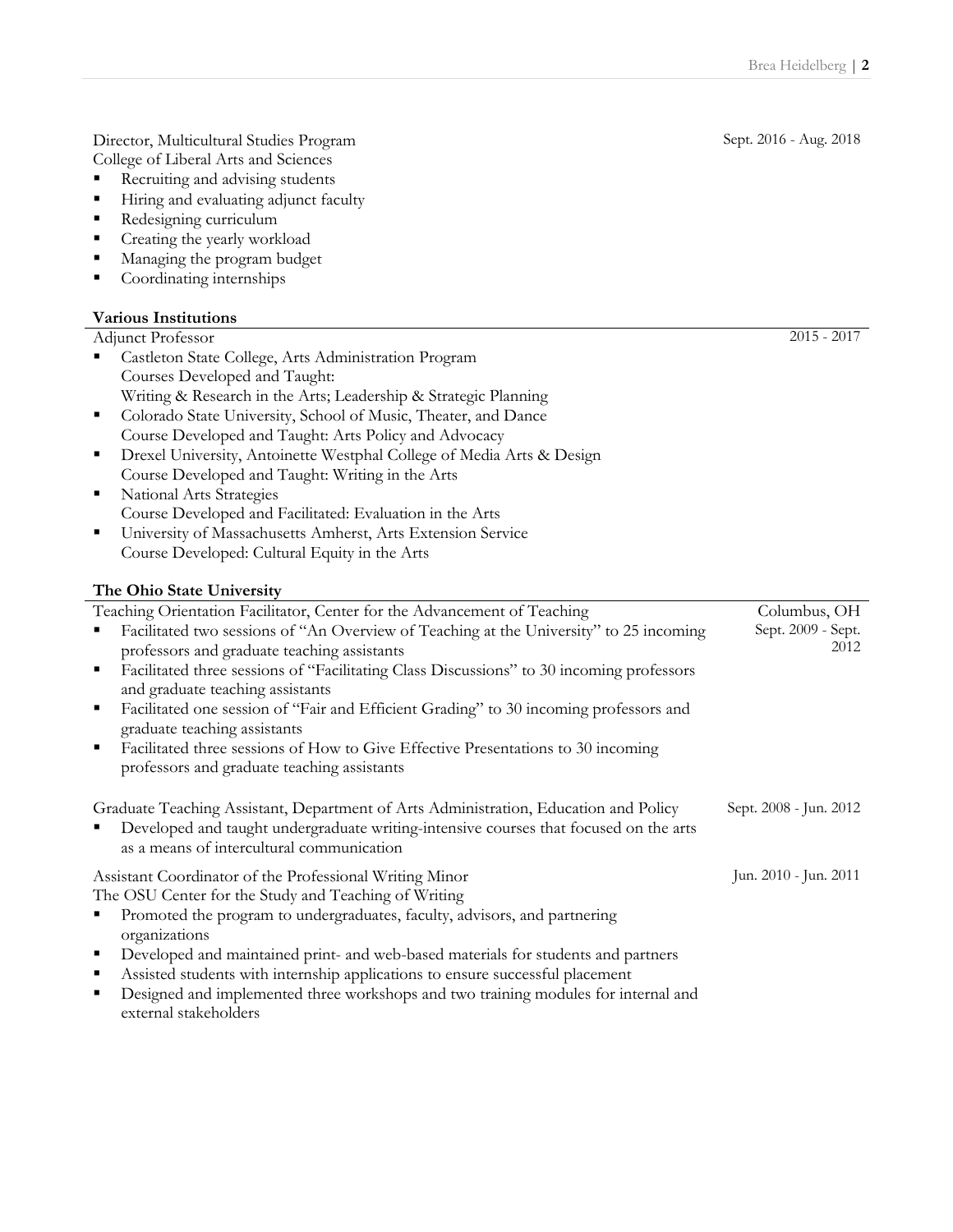### **Courses Developed and Taught**

#### **Drexel University**

- § Audience Development
- § Overview of Entertainment & Arts Management
- § Strategic Management for Entertainment & Arts Management
- Writing for Arts Managers

#### **Rider University**

- § Arts Administration Lab
- Arts Education & Outreach
- Survey of Arts Institutions
- Arts Administration Practicum I and II
- Arts Venues & Patron Services

#### **The Ohio State University**

- § Writing in the Arts
- Arts Management Internship
- § Gender & Sexuality in Hip-Hop and R&B
- § Race, Class, and Gender in American Society
- § Multicultural Television Criticism
- Criticizing Television Ethnic Art: A Means of Intercultural Exchange

### **SCHOLARSHIP**

My scholarly activity spans both traditional research and scholarship in practice through practical work with cultural organizations. My work focuses on the professionalization of the field of arts management – particularly as it pertains to the development of field-specific theories designed to help grow and strengthen the field. This work manifests itself in a desire to understand how theory from other fields can inform the way arts managers are trained, professionally

socialized, and effectively managed. My work pays particular attention to the ways arts managers can advance the field while also including traditionally marginalized communities with a focus on equity and social justice.

### **PUBLICATIONS**

#### **Peer Reviewed Journal Articles and Book Chapters**

*Under Review*. Heidelberg, B. "Evaluating Equity: Using Developmental Evaluation to Help Diversify the Field of Arts Administration." *Cultural Trends*

Heidelberg, B. (2020). "Teaching Culturally Responsive Performing Arts Management in Higher Education." In T. Stein (Ed.) *Workforce Diversity and the Arts*.

Heidelberg, B. (2020). "Artful Avoidance: Initial Considerations for Measuring Diversity Resistance in Cultural Organizations." In K. Thomas (Ed.) *Diversity Resistance in Organizations*. New York, NY: Routledge.

Heidelberg, B. (2020). "Strategic Staffing for Arts Organizations." In W. Byrnes and A. Brkić (Eds.) *The Routledge Companion to Arts Management.* New York, NY: Routledge.

Heidelberg, B. (2019). "The Professionalization of Arts Management in the United States: Are We There Yet?" *Cultural Management: Science and Education*, 3(1).

Heidelberg, B. (2019). "Learning from Negative Space: Categorizing Success in Arts Policy Entrepreneurship." *Artivate: A Journal of Entrepreneurship in the Arts,* 8(1).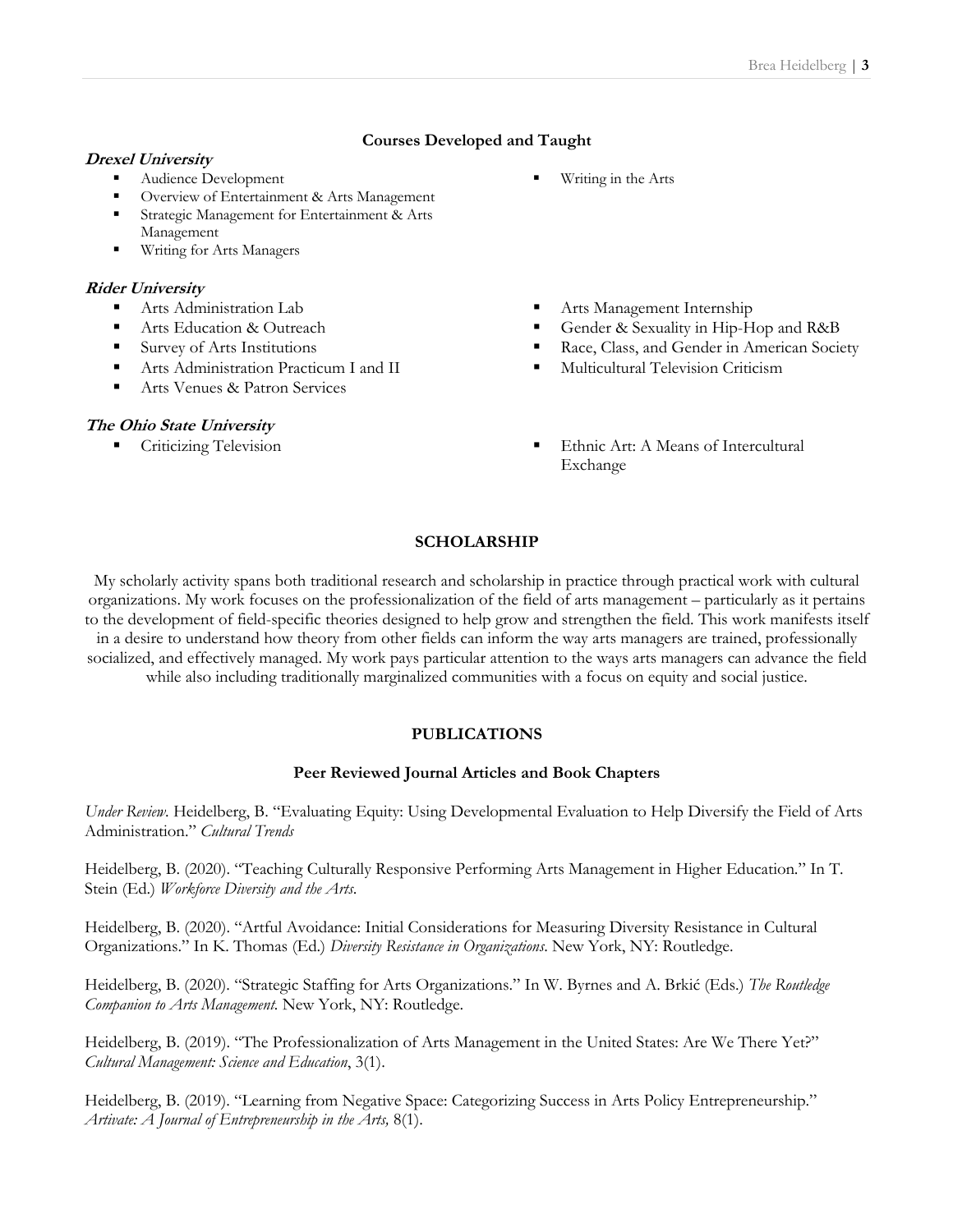Heidelberg, B. (2018). "The State of Arts Management Education Literature in the United States." In L. Wroblewski, Z. Dacko-Pikiewicz, and J. Liu (Eds.) *Cultural Management: From Theory to Practice*. London, UK: WSB University.

Heidelberg, B. (2018). "Conceptualizations of Quality in Arts Management Education." *Arts Management Quarterly* 128

Heidelberg, B. (2017). "Diversity and Inclusion in the Arts: A Literature Snapshot." In E. Rosewall and R. Shane (Eds.) *Arts and Cultural Management: Critical and Seminal Sources*. New York, NY: Bloomsbury Press.

Heidelberg, B. (2017). "Diversity and Inclusion in the Arts: A Literature Snapshot." *American Journal of Arts Management,* 5(1)*.*

Heidelberg, B. (2016). "Initial Considerations for Seeking Cultural Competence in Arts Management Education." *American Journal of Arts Management*, 4(3)*.*

Heidelberg, B. (2015). "Transition courses in the arts management curriculum: Creating a professional development series." In O. Kuhlke, A. Schramme, R. Kooyman (Eds.) *Creating Cultural Capital: Cultural Entrepreneurship in Theory, Pedagogy, and Practice*. Chicago, IL: University of Chicago Press.

Heidelberg, B. (2015). "Arts and intra-community strength." In *Arts in America: Arts, Culture, and the Future of America's Communities.* C. Lord (Ed.). Washington, DC: Americans for the Arts.

Heidelberg, B., Cuyler, A. (2014). "Integrating diversity into arts management education." *American Journal of Arts Management*, 2(1)*.*

Heidelberg, B. (2010). "The Need for arts researchers in arts organizations." *The Journal of Arts Management, Law and Society* 40(3), 235-237.

#### **Published Blog Posts**

Heidelberg, B. (May 7, 2018). "Welcome to the Emerging Leaders Blog Salon." Americans for the Arts – Artsblog: https://www.americansforthearts.org/2018/05/07/welcome-to-the-emerging-leaders-blog-salon

Heidelberg, B. (October 4, 2017). "We Need More Arts Data Skills." SMU Data Arts: https://mcs.smu.edu/artsresearch2014/ArtsDataSalon17-BH

Heidelberg, B. (April 17, 2017). "We Resolve to Create a Better Arts Field." Americans for Arts – Artsblog: https://www.americansforthearts.org/2017/04/17/we-resolve-to-create-a-better-arts-field

Heidelberg, B. (April 26, 2016). "How to Be (or be an asset to) an Emerging Arts Leader of Color." Americans for the Arts – Artsblog: https://blog.americansforthearts.org/2016/04/26/how-to-be-or-be-an-asset-to-an-emerging-artsleader-of-color

Heidelberg, B. (March 14, 2016). "Diversity in Arts Administration is not inevitable." Americans for the Arts – Artsblog: https://blog.americansforthearts.org/2016/03/14/diversity-in-arts-administration-is-not-inevitable

Heidelberg, B. (April 15, 2015). "Cards Against Humanity: Arts Management Expansion Pack." Americans for the Arts – Artsblog: https://blog.americansforthearts.org/2015/04/15/cards-against-humanity-arts-managementexpansion-pack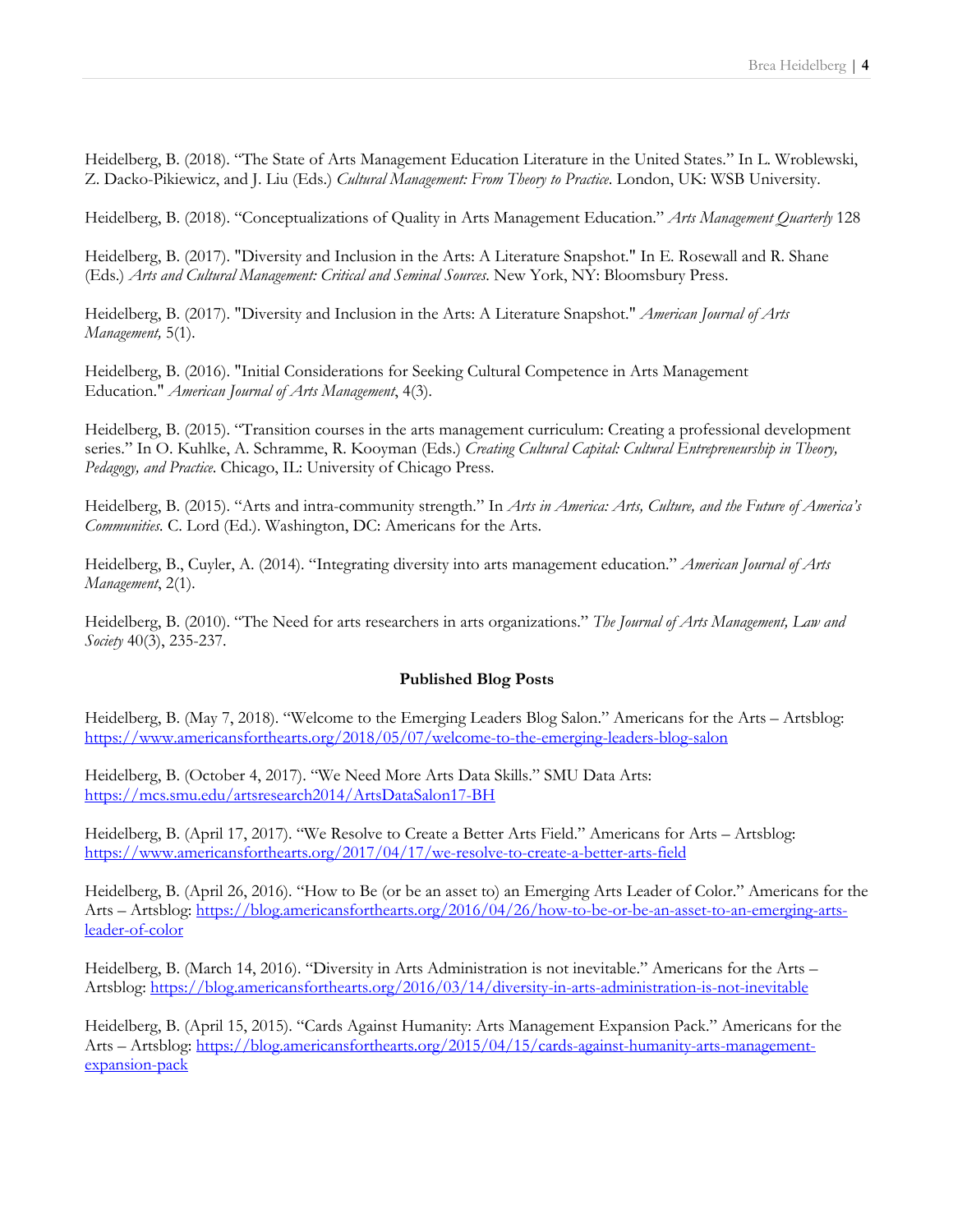Heidelberg, B. (April 14, 2014). "With a Little Help from My Friends – A Verbose Thank You to Emerging Arts Leaders." Americans for the Arts – Artsblog: https://blog.americansforthearts.org/2014/04/14/with-a-little-helpfrom-my-friends-%E2%80%93-a-verbose-thank-you-to-emerging-arts-leaders.

## **PRESENTATIONS AND LECTURES**

### **Peer-Reviewed Presentations**

**12th International Conference on The Inclusive Museum| Buenos Aires, Argentina, November 2019** *Diversifying the Museum Leadership Pipeline in the U.S*

**45th International Conference on Social Theory, Politics & the Arts | New Orleans, LA, October 2019** *A Materialist Critique of Cultural Equity "Work" in the United States*

**38th Annual Association of Arts Administration Educators Conference | Madison, WI, June 2019** *Examining the Arts Management Education Pipeline: A Content Analysis of Position Descriptions*

**A Symposium on New Frontiers in Arts Research | Bloomington, IN, May 2019** *Evaluating Equity: Using Developmental Evaluation to Help Diversify the Field of Arts Administration*

**44th International Conference on Social Theory, Politics & the Arts | Manchester, UK, November 2018** *Promoting Equity in Cultural Organizations Through the Recruitment, Selection, and Onboarding Processes*

**37th Annual Association of Arts Administration Educators Conference | Houston, TX, June 2018** *Social Justice: Approaches to Teaching in Arts Administration*

**43nd International Conference on Social Theory, Politics & the Arts | Minneapolis, MN, October 2017** *Workforce Planning for Arts Managers: The Special Case of Small and Mid-sized Arts Organizations*

**42nd International Conference on Social Theory, Politics & the Arts | Montreal, Quebec, October 2016**  *A Human Resources Research Agenda for the Nonprofit Arts*

**24th ENCATC Annual Conference | Valencia, Spain, October 2016**

*Diverse Network Weaving: Creating & Maintaining an Inclusive Arts Ecology*

**2016 European Sociological Association Conference | Porto, Portugal, September 2016** *The Professionalization of Arts Management in the U.S.: Are We There Yet?*

**35th Annual Association of Arts Administration Educators Conference | Philadelphia, PA, June 2016** *Scholarship of Teaching & Learning in Arts Management Education: Implications for Teaching, Research, and Service*

**9th International Conference on Cultural Policy Research | Seoul, South Korea, July 2016** *Historiographies of National Arts Leadership: How Personal Narratives Complete Legislative Histories in Arts Policy*

**41st International Conference on Social Theory, Politics & the Arts| Adelaide, Australia, December 2015** *Identifying & Assessing Knowledge Expectation Gaps in Entry-Level Arts Management Jobs*

**23rd ENCATC Annual Conference | Lecce, Italy, October 2015**

*Exploring Barriers to Entry for Cultural Administrators of Color Culture Flash: A Lightening Round of Arts Engagement Case Studies*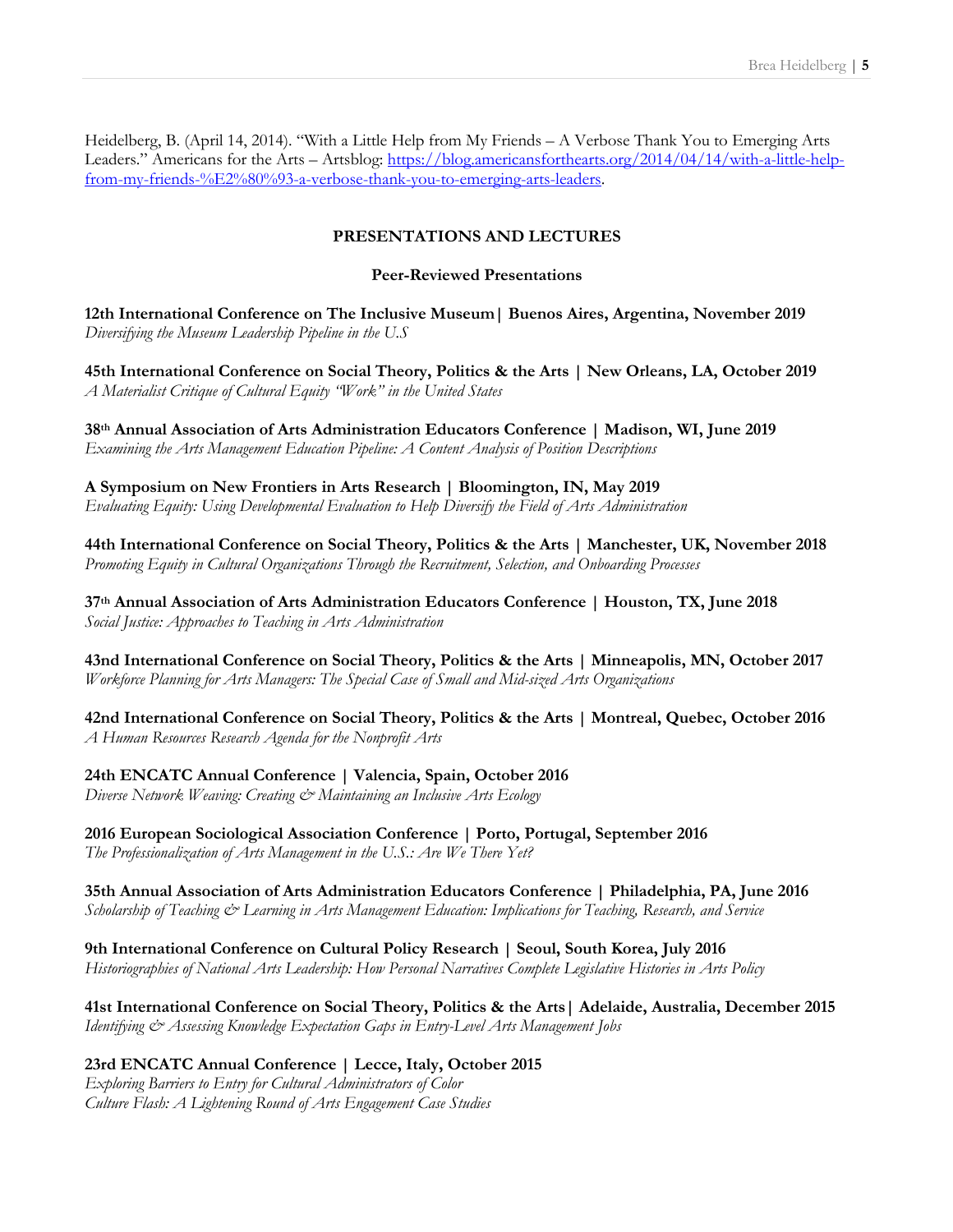**2015 European Sociological Association Conference | Prague, Czech Republic, August 2015** *Professionalizing Future Arts Managers: The Case for Transition Courses*

**Creative Placemaking Knowledge Exchange | Newark, NJ, June 2015** *Creating the Space to Talk About Place*

**1st Cultural and Creative Entrepreneurship Training and Education Conference | Duluth, MN, June 2015** *Holistic Career Preparation: Development of a Professional Development Series*

**34th Annual Association of Arts Administration Educators Conference | Portland, OR, April 2015** *Butts in Our OWN Seats: Advocacy and Recruitment Strategies for Sustainability in Arts Administration Education The Big Bang Theory of Arts Management Education*

**The 40th International Conference on Social Theory, Politics & the Arts | Ottawa, Canada, October 2014** *Professionalization of SAA EDs How Oral History Research helps Identify & Articulate Professional Identity & Practice*

**8th International Conference on Cultural Policy Research | Hildesheim, Germany, September 2014** *The Evolving Rhetoric and Practice of Arts Management Education*

**8th Conference of the Research Network Sociology of the Arts| Cluj-Napoca, Romania, September 2014** *The Evolving Rhetoric and Practice of Educating Arts Managers*

**18th International Conference on Cultural Economics | Montreal, Quebec, June 2014** *Unwitting Members of the Policy Community: A Rhetorical Investigation of How Arts Advocates Jazz-up Concepts and Data from the Field of Cultural Economics*

**33rd Annual Association of Arts Administration Educators Conference | Montreal, Quebec, May 2014** *Building Community: Arts Administration Programs, Arts Administrators, and Arts Institutions Affirming Diversity in Arts Administration*

**21st ENCATC Annual Conference | Antwerp, Belgium, November 2013** *Integrating Diversity into Cultural Management & Policy Education* Co-author Antonio C. Cuyler, PhD, Florida State University

**11th Annual Hawaii International Conference on the Arts and Humanities** | **Honolulu, HI, January 2013** *Fortifying the Bridge Between the Tower and the Field: Balancing Academic Rigor with Professional Relevance*

**38th International Conference on Social Theory, Politics & the Arts | Baton Rouge, LA, October 2012** *International Street Cred and Domestic Bullshitting: The Case of Hip-Hop in the U.S.*

**7th International Conference on Cultural Policy Research | Barcelona, Spain July 2012** *International Street Cred and Domestic Bullshitting: The Case of Hip-Hop in the U.S.*

**32nd Annual Association of Arts Administration Educators Annual Conference | Claremont, CA, June 2012** *Rethinking National Funding Systems and Policies for the Arts New Perspectives on Internships in Arts Management*

**10th Annual Hawaii International Conference on the Arts and Humanities** | **Honolulu, HI, January 2012** *Hip-Hop and Cultural Diplomacy: Blending Beats and Boundaries*

**37th International Conference on Social Theory, Politics & the Arts | Lexington, KY, October 2011** *The Only Critic Without Ambition: A Timeline of the National Endowment for the Arts*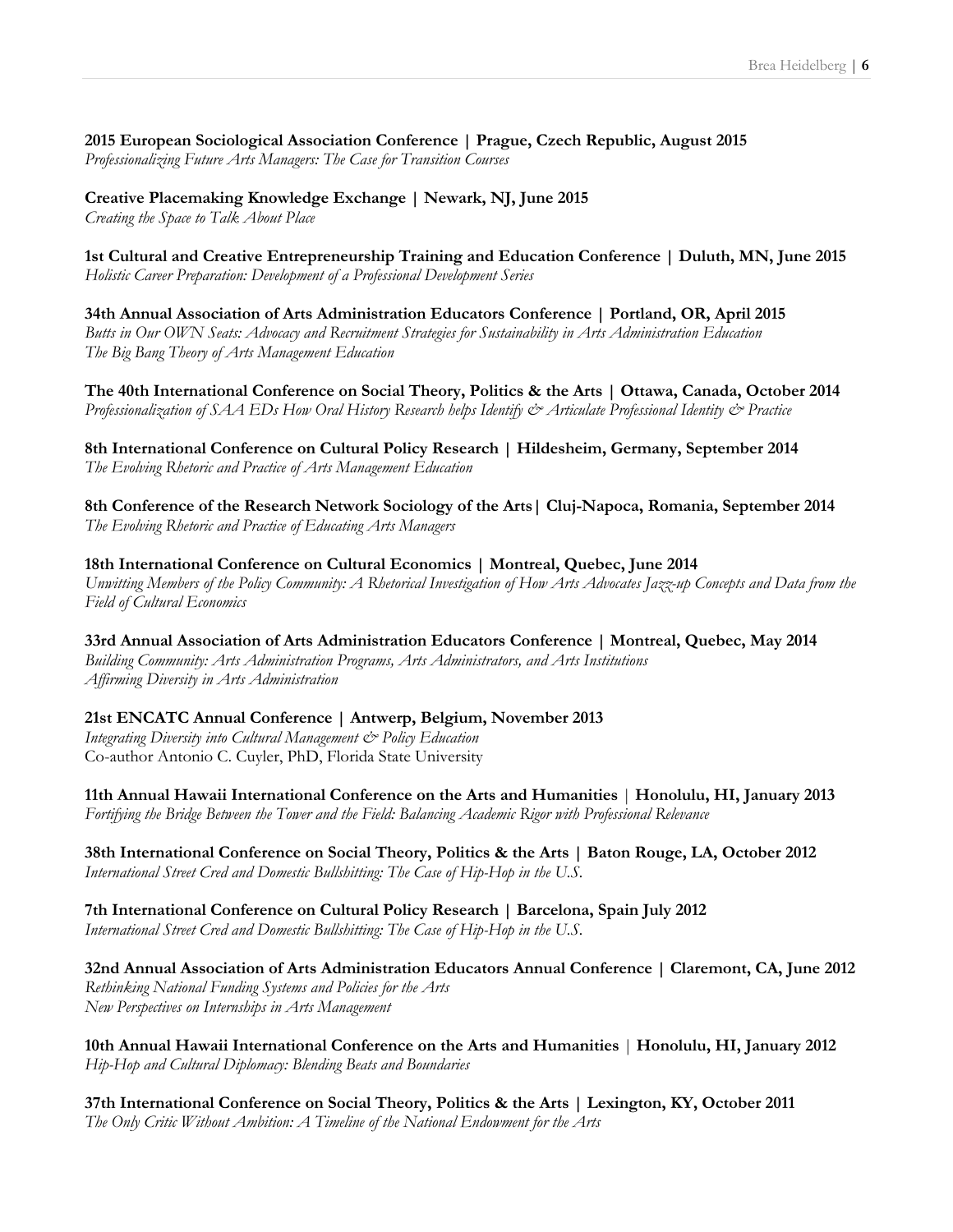**36th International Conference on Social Theory, Politics & the Arts | Arlington, VA, October 2010**

*Accidental Advocates: How the Work of Cultural Economics Impacts the Work of Arts Advocates*

**16th Conference on Cultural Economics | Copenhagen, Denmark, June 2010** *Re-gifting Ideas: How Arts Advocates Use the Ideas of Cultural Economists*

**35th International Conference on Social Theory, Politics & the Arts** | **London, UK, October 2009** *Words and/or/vs. Actions: An Investigation of the Discourse of Arts Administration Training*

**34th International Conference on Social Theory, Politics & the Arts** | **Baltimore, MD, October 2008** *Professionalism, Politics and Public Service: A Look into State Art Agencies 1995-2005*

### **Invited Presentations**

**Arts Administrators of Color Annual Convening| Washington, DC, November 2019** *Pathways to Arts Leadership*

**19th Annual National Arts Marketing Project Conference | Miami, FL, November 2019** *Workshop for the Pennsylvania Council on the Arts Learning Cohort*

**Delaware Division of the Arts | Wilmington, DE, October 2019**

*Equitable Evaluation in the Arts*

**C4 Atlanta | Atlanta, GA, August 2019**

*Organizational Culture & Its Impact on the Arts & Cultural Ecosystem*

**New Jersey Performing Arts Center | Newark, NJ, May 2019**

*Diversity, Equity, and Inclusion for those Managing Arts Education Programming*

**2019 Association of Performing Arts Service Organizations Conference| Dallas, TX, May 2019** Opening Keynote: *Shifting Organizational Culture – Working Toward Equity*

**Americans for the Arts – Arts U| April 2019**

*Promoting Equitable Hiring in the Arts: Removing Bias from the Hiring Process in Cultural Institutions*

**Antoinette Westphal College of Media Arts & Design All-College Research Day | March 2019** *Pracademia: Strategically Combining Research & Practice in Arts Management*

**New England Foundation for the Arts (NEFA) | Boston, MA, February 2019** *Facilitating Equitable Meetings*

**Arts Administrators of Color Annual Convening| Baltimore, MD, September 2018** *Strategic Skill Building*

**18th Annual National Arts Marketing Project Conference | Seattle, WA, November 2018** *Intentionally Inclusive Messaging – Workshop for the Pennsylvania Council on the Arts Learning Cohort*

**Pennsylvania Council on the Arts – Arts in Education Partnership| Harrisburg, PA, June 2018** *Affecting Change from Where You Are*

**Americans for the Arts – Artists Learning Group| Denver, CO, May 2018**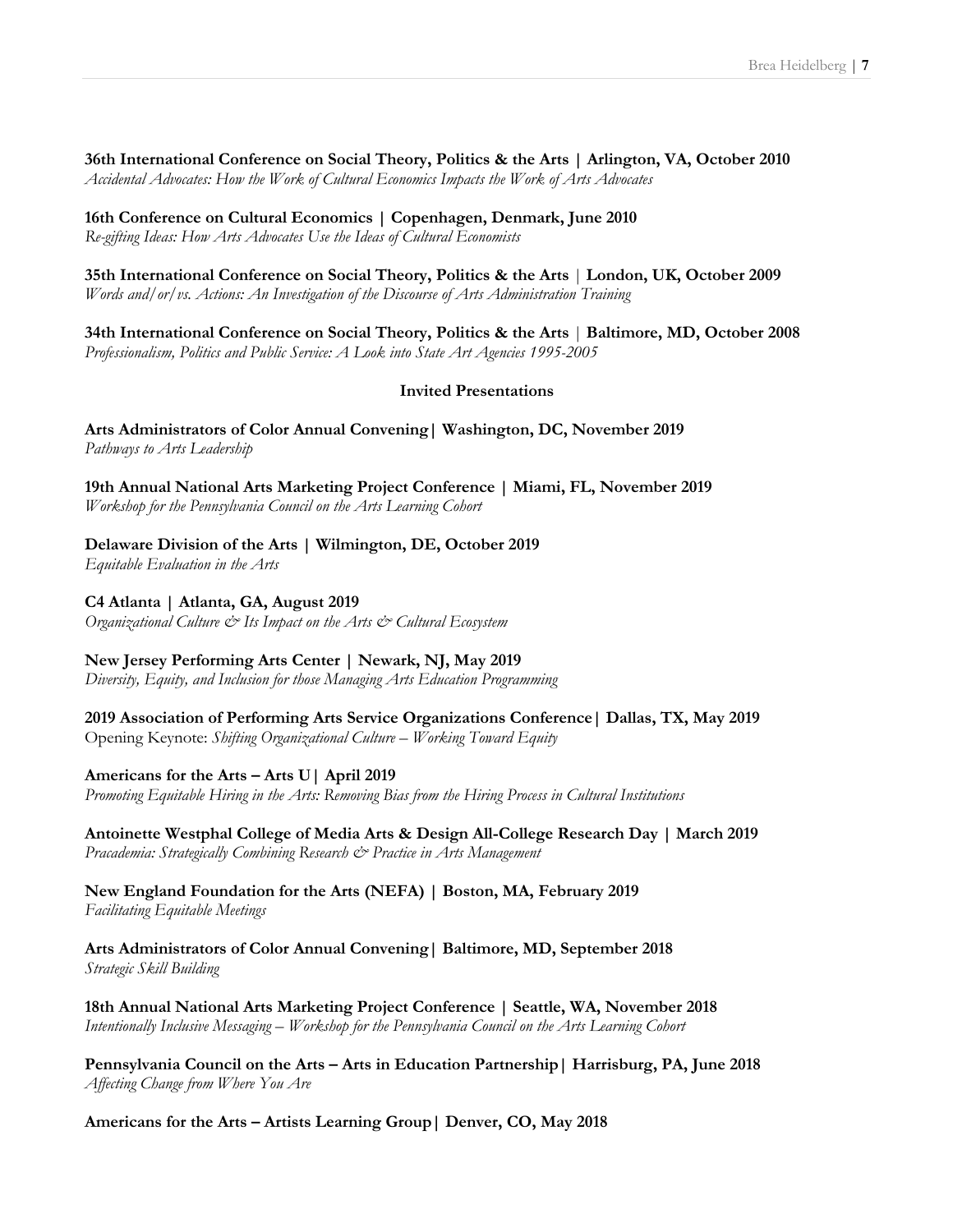*Inclusive Messaging & Authentic Community Engagement*

**17th Annual National Arts Marketing Project Conference | Memphis, TN, November 2017** *Intentionally Inclusive Messaging – Workshop for the Pennsylvania Council on the Arts Learning Cohort*

**16th Annual National Arts Marketing Project Conference | Austin, TX, November 2016**  *In the Market for Diversity & Inclusion: Board Edition*

**Atlanta Regional Commission| Atlanta, GA, August 2016** *Cultural Equity Forum*

**Americans for the Arts 2016 National Convention | Boston, MA, June 2016** *Widening the Leadership Pipeline*

**Americans for the Arts, 2015 Annual Convention | Chicago, IL, June 2015** *Diversity & Inclusion: A Primer*

**Americans for the Arts, 2014 Annual Convention | Nashville, TN, June 2014** *Arts Leadership Preconference: 21st Century Arts Leaders and the Future of Arts Organizations, Current Trends in Arts Research Expert Roundtable on Cultural (Re)appropriation*

**Americans for the Arts, Arts Advocacy Day | Washington, DC, March 2014** *Student Session at Arts Advocacy Day Training*

### **Guest Lectures**

"Diversity, Equity, and Inclusion in Arts Management Education," Showa University, September 2019, Tokyo, Japan

"Human Resource Development & Management in the Arts," University of Connecticut, March 2019, Storrs, CT

"Human Resources in the Arts," Florida State University, September 2018, Tallahassee, FL

"Self-Advocacy 101: Amplifying Your Voice," Women of Color in the Arts, June 2018, New York, NY

"Human Resources in the Nonprofit Arts," Muhlenberg College, April 2018, Allentown, PA

"Human Resources: Current Issues in the Arts," Florida State University, November 2017, Tallahassee, FL

"Diversity, Equity, and Inclusion – Beyond Cultural Equity Statements," New York University, September 2017, New York, NY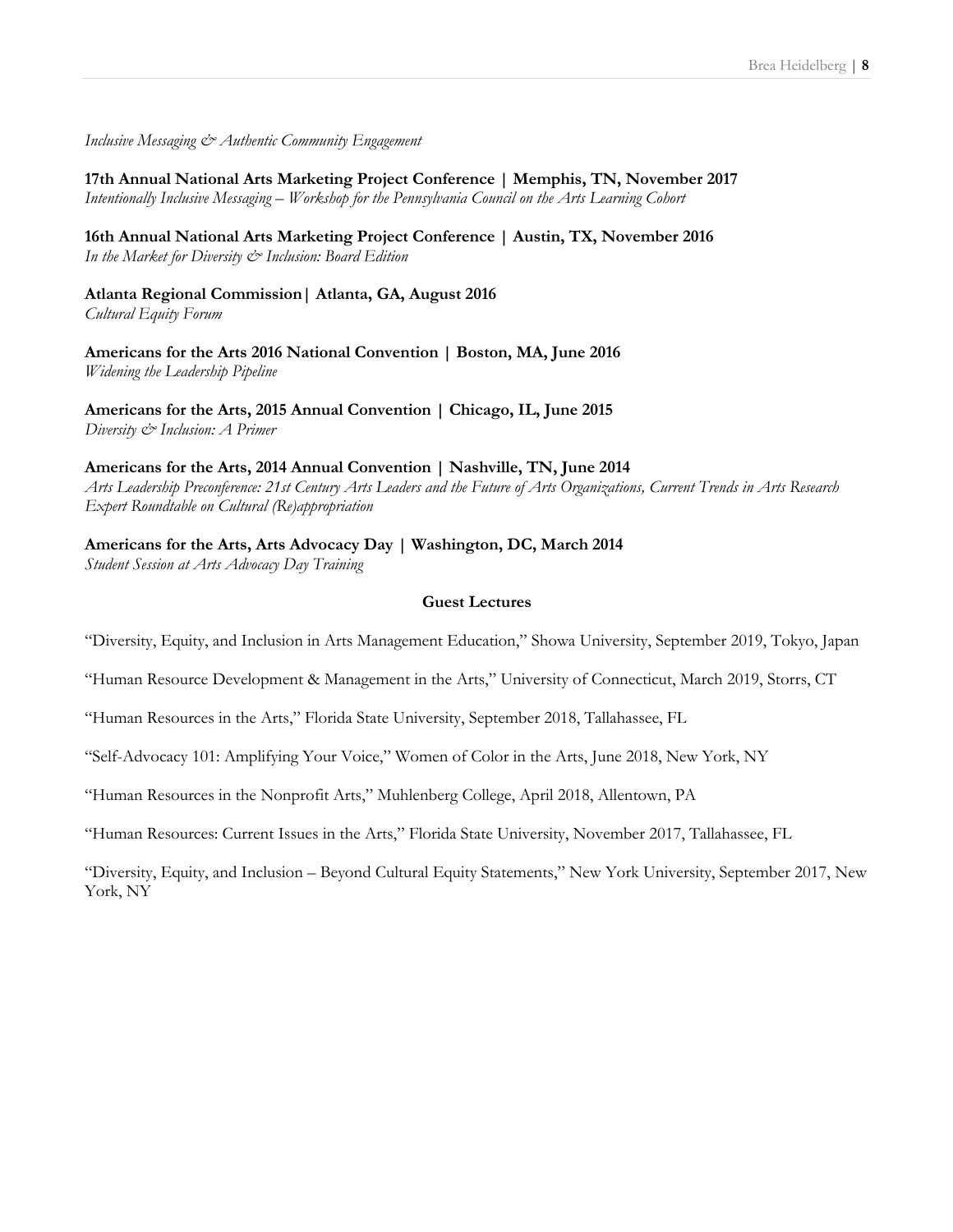### **Research Experience**

| CultureLab                                                                                                                                                                                                                                                                                                                                                                                                                                                                                                                                     |                                       |
|------------------------------------------------------------------------------------------------------------------------------------------------------------------------------------------------------------------------------------------------------------------------------------------------------------------------------------------------------------------------------------------------------------------------------------------------------------------------------------------------------------------------------------------------|---------------------------------------|
| Fellow, Leadership Library                                                                                                                                                                                                                                                                                                                                                                                                                                                                                                                     | San Francisco, CA<br>Jul. - Oct. 2016 |
| I curated an arts management leadership library. This collection is comprised of sources that                                                                                                                                                                                                                                                                                                                                                                                                                                                  |                                       |
| touch upon the many facets of Arts Management Leadership.                                                                                                                                                                                                                                                                                                                                                                                                                                                                                      |                                       |
| The Ohio State University, Department of Arts Administration, Education and Policy                                                                                                                                                                                                                                                                                                                                                                                                                                                             |                                       |
| Research Assistant, State Arts Agency Oral History Project                                                                                                                                                                                                                                                                                                                                                                                                                                                                                     | Columbus, OH                          |
| Lead Researchers: Dr. Wayne Lawson & Dr. Margaret Wyszomirski                                                                                                                                                                                                                                                                                                                                                                                                                                                                                  | Jun. 2008 - Aug. 2009                 |
| Interviews collected during this project were used to explore the challenges, tactics, political,<br>and artistic circumstances state arts agencies leaders faced during the years 1995-2005. I<br>organized interview data including release forms, contact information, and interview                                                                                                                                                                                                                                                        |                                       |
| transcripts and documented research progress by tracking the number of interviews                                                                                                                                                                                                                                                                                                                                                                                                                                                              |                                       |
| conducted and states represented. I also conducted rhetorical and textual analysis - choosing<br>quotes to illustrate established themes in the data.                                                                                                                                                                                                                                                                                                                                                                                          |                                       |
| Curb Center for Arts, Enterprise, and Public Policy                                                                                                                                                                                                                                                                                                                                                                                                                                                                                            |                                       |
| Research Assistant, National Performing Arts Convention                                                                                                                                                                                                                                                                                                                                                                                                                                                                                        | Nashville, TN                         |
| Lead Researchers: Andrew Taylor & Dr. Elizabeth Lingo                                                                                                                                                                                                                                                                                                                                                                                                                                                                                          | June 2008                             |
| This research was conducted for the Bolz Center for Arts Administration, Madison, WI and<br>explored the performing arts infrastructure in the United States, and its efforts toward<br>collective action. The research culminated in the Curb Center report 2008 National<br>Performing Arts Convention: Assessing the Field's Capacity for Collective Action. I<br>conducted qualitative research on session proceedings, facilitated informal interviews, and<br>utilized ethnographic methodologies to observe various convention sessions |                                       |
| <b>Drexel University</b> , Arts and Entertainment Enterprise Department                                                                                                                                                                                                                                                                                                                                                                                                                                                                        |                                       |
| Research Assistant                                                                                                                                                                                                                                                                                                                                                                                                                                                                                                                             | Philadelphia, PA                      |
| Lead Researcher: Ximena Varela                                                                                                                                                                                                                                                                                                                                                                                                                                                                                                                 | Sept. 2006 - Jun. 2007                |
| Entered arts participation survey data and produced preliminary reports assisting in the<br>Greater Philadelphia Cultural Alliance's publication Arts, Culture, & Economic Prosperity in<br>Greater Philadelphia. I also constructed an Endnote Library of arts administration<br>resources.                                                                                                                                                                                                                                                   |                                       |

### **PROFESSIONAL PRACTICE**

### **Consulting Engagements**

My professional practice focuses on increasing organizational capacity in the areas of human resource development. I am particularly interested in working with organizations on their work to create and sustain equitable practices throughout their internal and external work. My professional work mirrors much of my scholarly research, while also allowing me to maintain an up-to-date understanding of the issues facing arts administrators. This understanding directly impacts the methods I use to teach and the information I prioritize in the classroom.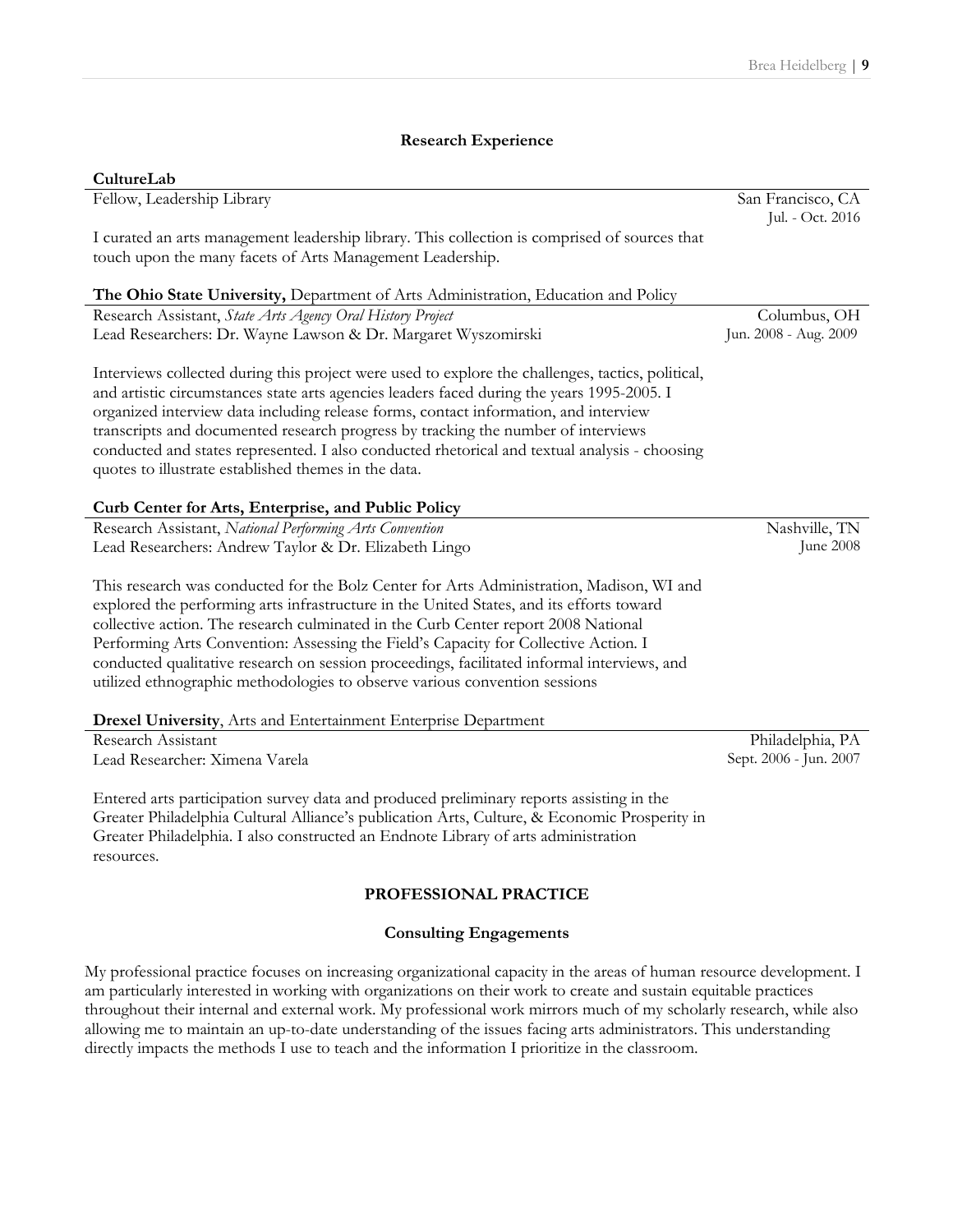| Rhode Island State Council on the Arts                                                       |                     |
|----------------------------------------------------------------------------------------------|---------------------|
| Consultant, Equity Facilitator                                                               | Providence, RI      |
|                                                                                              | June 2019 - Present |
| Developed a three-part workshop series for a cohort of 5 small and mid-sized cultural        |                     |
| organizations to increase their equity capacity. After the workshops conclude, I will work   |                     |
| one-on-one with each organization to help them create an equity plan for their organization. |                     |
| Art Institute of Chicago                                                                     |                     |
| Consultant, Diversifying Art Museum Leadership Initiative (DAMLI) Evaluator                  | Chicago, IL         |
|                                                                                              | June 2018 - Present |
| Developed evaluation materials and protocol for internal evaluation of the DAMLI             |                     |
| program. I also developed and facilitated evaluation workshop, focused on equitable          |                     |
| evaluation practices, to help increase internal evaluation capacity in the organization.     |                     |
|                                                                                              |                     |
| Dance/USA                                                                                    |                     |
| Consultant, Virtual Training Facilitator                                                     | New York, NY        |
|                                                                                              | March 2019          |
| Developed and delivered two virtual leadership trainings for Dance/USA's Emerging Dance      |                     |
| Leaders mentorship program. I presented "Sharing Your Full Self to help Build and            |                     |
| Strengthen the Field" to program mentors and "Strategic Professional Development:            |                     |
| Building Your Toolkit & Practicing Self-Care" to mentees.                                    |                     |
|                                                                                              |                     |
| Artists U                                                                                    |                     |
| Consultant, Data Analyst                                                                     | Baltimore, MD       |
|                                                                                              | January 2019        |
| Analyzed data from surveys and focus groups held in order to assess the current status and   |                     |
| needs of Baltimore artists. I presented my findings to Artists U board members and external  |                     |
| stakeholders.                                                                                |                     |
|                                                                                              |                     |
| Young Audiences of New Jersey and Eastern Pennsylvania                                       |                     |
| Consultant, Equity Facilitator                                                               | Lawrenceville, NJ   |
|                                                                                              | April 2019          |
| Developed and delivered a workshop, "Working Toward Equity," designed to help working        |                     |
| artists, arts administrators, and others engaged in community building through arts          |                     |
| education identify and correct inequitable practices within their work and their working     |                     |
| environments. I also provided facilitator training to Young Audiences staff to enable them   |                     |
| to assist with group discussions.                                                            |                     |
|                                                                                              | September 2018      |
| Developed and delivered a workshop, "Infusing Diversity, Equity, and Inclusion into Your     |                     |
| Artistic Practice" for teaching artists.                                                     |                     |
| <b>National Arts Strategies</b>                                                              |                     |
| Consultant, Program Evaluation                                                               | Arlington, VA       |
|                                                                                              | January - May 2017  |
| Assessed the initial draft of the NAS internal evaluation plan before developing and         |                     |
| deploying evaluation surveys for all training programs. I also developed interview protocols |                     |
| for continuous data gathering.                                                               |                     |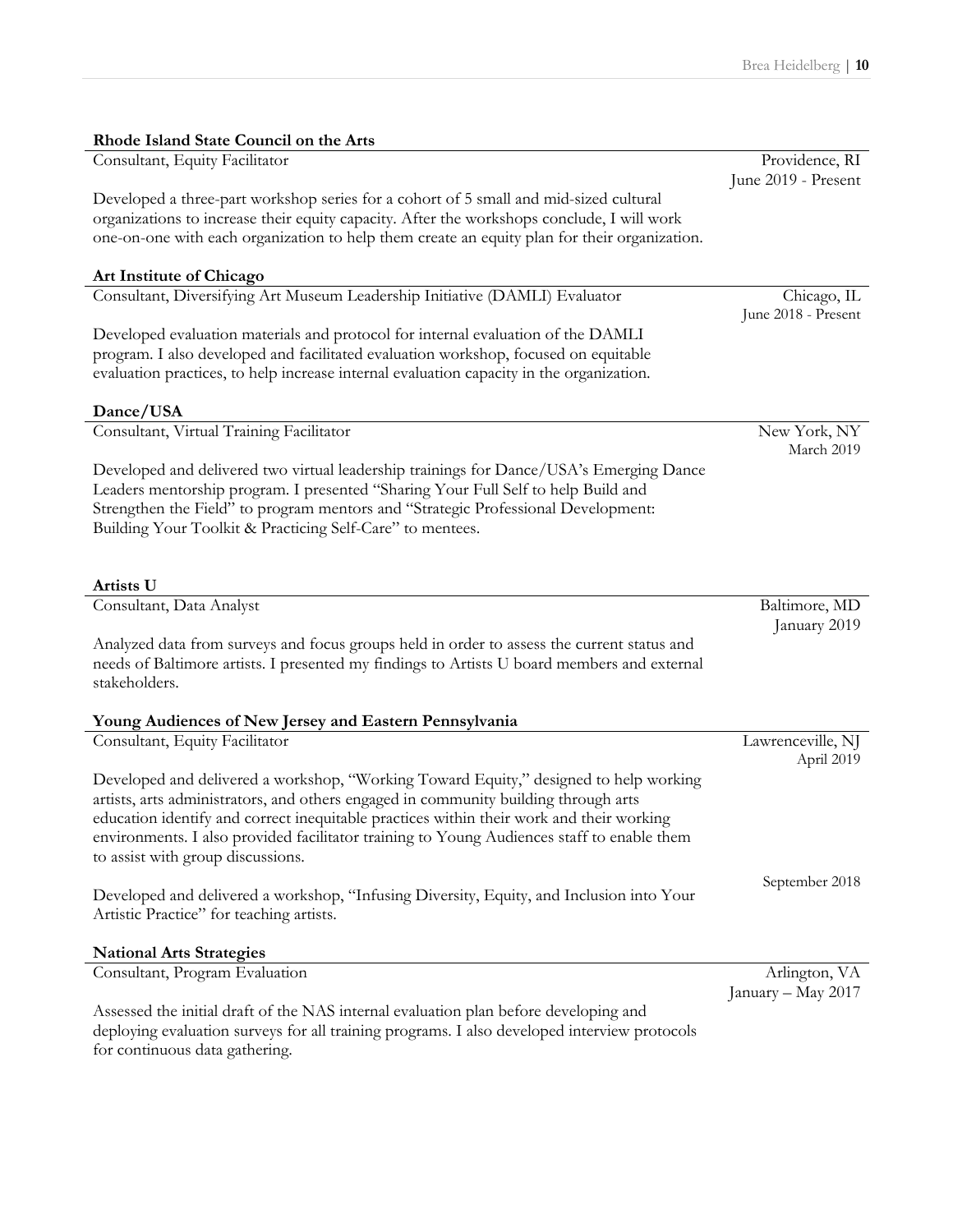| <b>National Assembly of State Arts Agencies</b>                                                                                                                                         |                                            |
|-----------------------------------------------------------------------------------------------------------------------------------------------------------------------------------------|--------------------------------------------|
| Consultant, Strategic Planning Research                                                                                                                                                 | Washington, DC                             |
|                                                                                                                                                                                         | Jul. 2016 - Dec. 2016                      |
| Conducted comparative organization analysis. I also created a diversity and inclusion plan to                                                                                           |                                            |
| help the organization attract a more diverse applicant pool for future openings.                                                                                                        |                                            |
|                                                                                                                                                                                         |                                            |
| <b>Ballet Lubbock</b>                                                                                                                                                                   |                                            |
| Consultant, Business Manager Job Search                                                                                                                                                 | Lubbock, TX                                |
|                                                                                                                                                                                         | August 2015                                |
| Created a position description for the Business Manager position. I also created a diversity                                                                                            |                                            |
| and inclusion plan to help the organization attract a diverse applicant pool for the position.                                                                                          |                                            |
|                                                                                                                                                                                         |                                            |
| <b>ArtWell</b>                                                                                                                                                                          |                                            |
| Consultant, Strategic Planning                                                                                                                                                          | Philadelphia, PA<br>Mar. 2015 - Sept. 2015 |
|                                                                                                                                                                                         |                                            |
| I assisted the board with the development of a strategic plan by facilitating brainstorming<br>and goal-setting sessions, coordinating internal and external stakeholder data-gathering |                                            |
| efforts, and assisting organizational leadership with data analysis and planning.                                                                                                       |                                            |
|                                                                                                                                                                                         |                                            |
| Americans for the Arts                                                                                                                                                                  |                                            |
| Consultant, Arts Leadership Digital Classroom Facilitator                                                                                                                               | Washington, DC                             |
|                                                                                                                                                                                         | Jun. 2014 - Oct. 2014                      |
| I coordinated a digital classroom series focused on arts leadership. I developed learning                                                                                               |                                            |
| objectives and session outlines as well as researching readings and resources for each                                                                                                  |                                            |
| session. I also developed and facilitated the "Leading Arts People" class session designed to                                                                                           |                                            |
| help participants think about arts leadership in ways that are not tied to a hierarchy-based                                                                                            |                                            |
| position within an organization                                                                                                                                                         |                                            |
|                                                                                                                                                                                         |                                            |
| <b>Leah Stein Dance Company</b>                                                                                                                                                         |                                            |
| Consultant, Board Development                                                                                                                                                           | Philadelphia, PA                           |
|                                                                                                                                                                                         | Sept. 2013 - Jun. 2014                     |
| Conducted a bylaws review and analyzed organizational communication regarding board                                                                                                     |                                            |
| responsibilities. I also facilitated sessions where board members developed a strategic plan                                                                                            |                                            |
| for board development.                                                                                                                                                                  |                                            |
|                                                                                                                                                                                         |                                            |
| <b>Wild Goose Creative</b>                                                                                                                                                              |                                            |
| Consultant, Volunteer Program Developer                                                                                                                                                 | Columbus, OH                               |
|                                                                                                                                                                                         | Mar. 2010 - Jun. 2010                      |
|                                                                                                                                                                                         |                                            |
| Created and implemented a Volunteer Program that helped the organization retain current                                                                                                 |                                            |

volunteers and recruit new ones in a systematic way that met the needs of the organization as well as the volunteer base.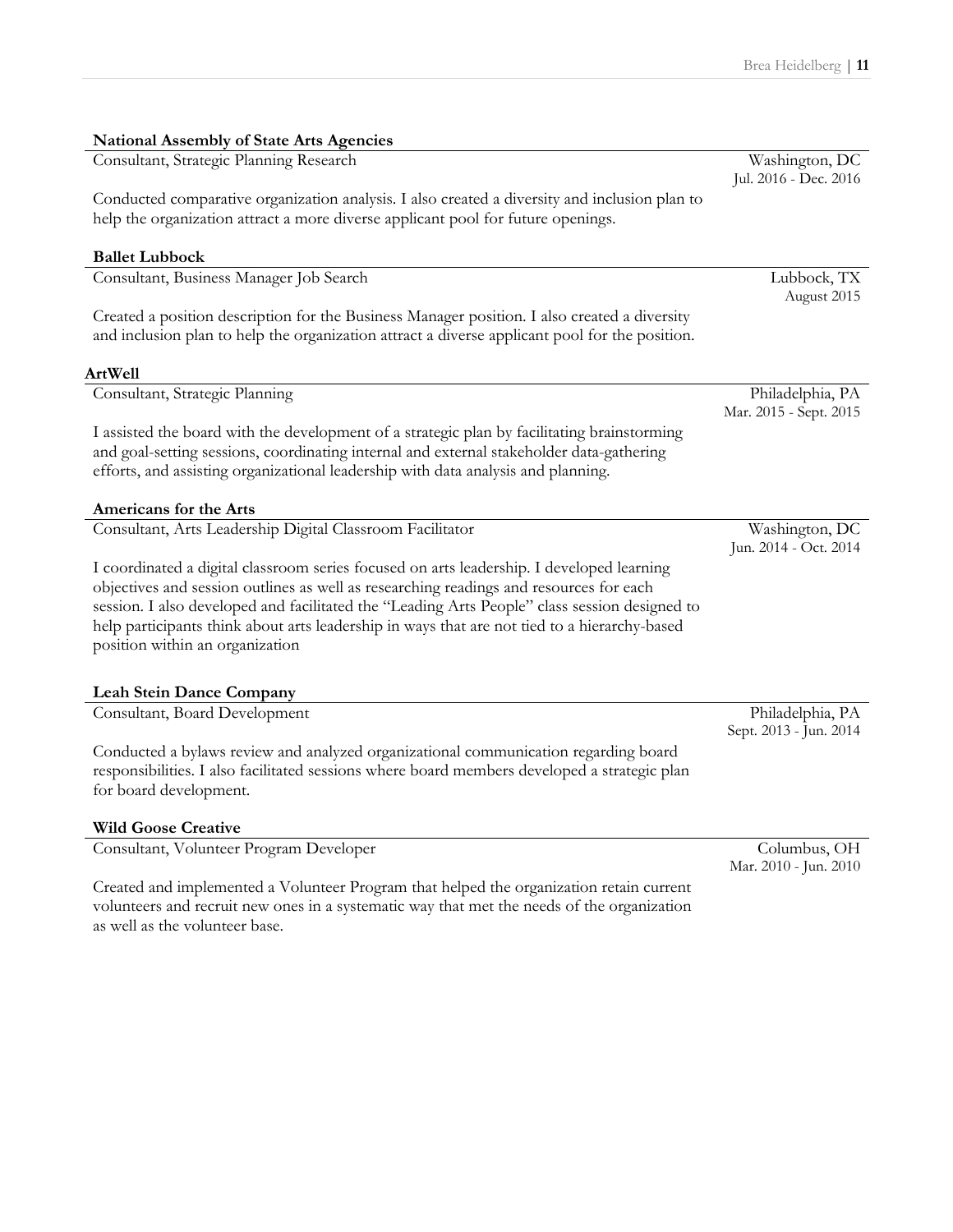Columbus, OH

Columbus, OH Nov. 2007 - Mar. 2008

Philadelphia, PA Sept. 2006 - Jun 2007

Columbus, OH

### **RELEVANT WORK EXPERIENCE**

#### **The OSU Urban Arts Space**

Marketing Assistant

- Built and maintained relationships with media outlets to increase awareness of the new student-centered arts space Mar. 2008 – Apr. 2009
- § Formulated and implemented a marketing plan for the first full year of the organization's existence
- Managed print and online advertisements for a full season of art exhibitions, performances, and artist lectures
- § Wrote press releases and articles for the general public and the university community

### **Ohio Arts Council**

Public Information Office Assistant

- Maintained correspondence for the Council's International Partnership Program in South America
- Analyzed website effectiveness and completed a report to increase user-friendly design and content

#### **Jeanne Ruddy Dance Company**

Marketing and Development Assistant

- § Conducted donor research, maintained donor communication and records
- Assisted with the creation and implementation of season marketing plan
- Coordinated qualitative audience research

#### **Columbus Museum of Art**

Summer Fun Coordinator

- § Coordinated the development, planning and implementation of all Summer Fun familyoriented programming Jun. 2011 - Sept. 2011
- Maintained the budget for the Community Capers program
- Coordinated collaboration with community partners and presenters and worked interdepartmentally to market and execute programming
- Managed 8 interns coordinated schedules, provided daily tasks and long-term assignments, provided weekly feedback

### **LEADERSHIP AND SERVICE TO THE FIELD**

Board of Directors, Emerging Arts Leaders: Philadelphia, 2019 – Present

Board of Directors, ArtPride NJ, 2015 – 2017

Board of Directors, Association of Arts Administration Educators, 2014 - 2019

Council Member, Americans for the Arts Emerging Leaders Council, 2014 – Present

Council Co-Lead, Americans for the Arts Emerging Leaders Council, 2015 - 2017

Editorial Board, *American Journal of Arts Management*, 2015 - Present

Peer Reviewer, American Evaluation Association Annual Conference, 2015 - 2016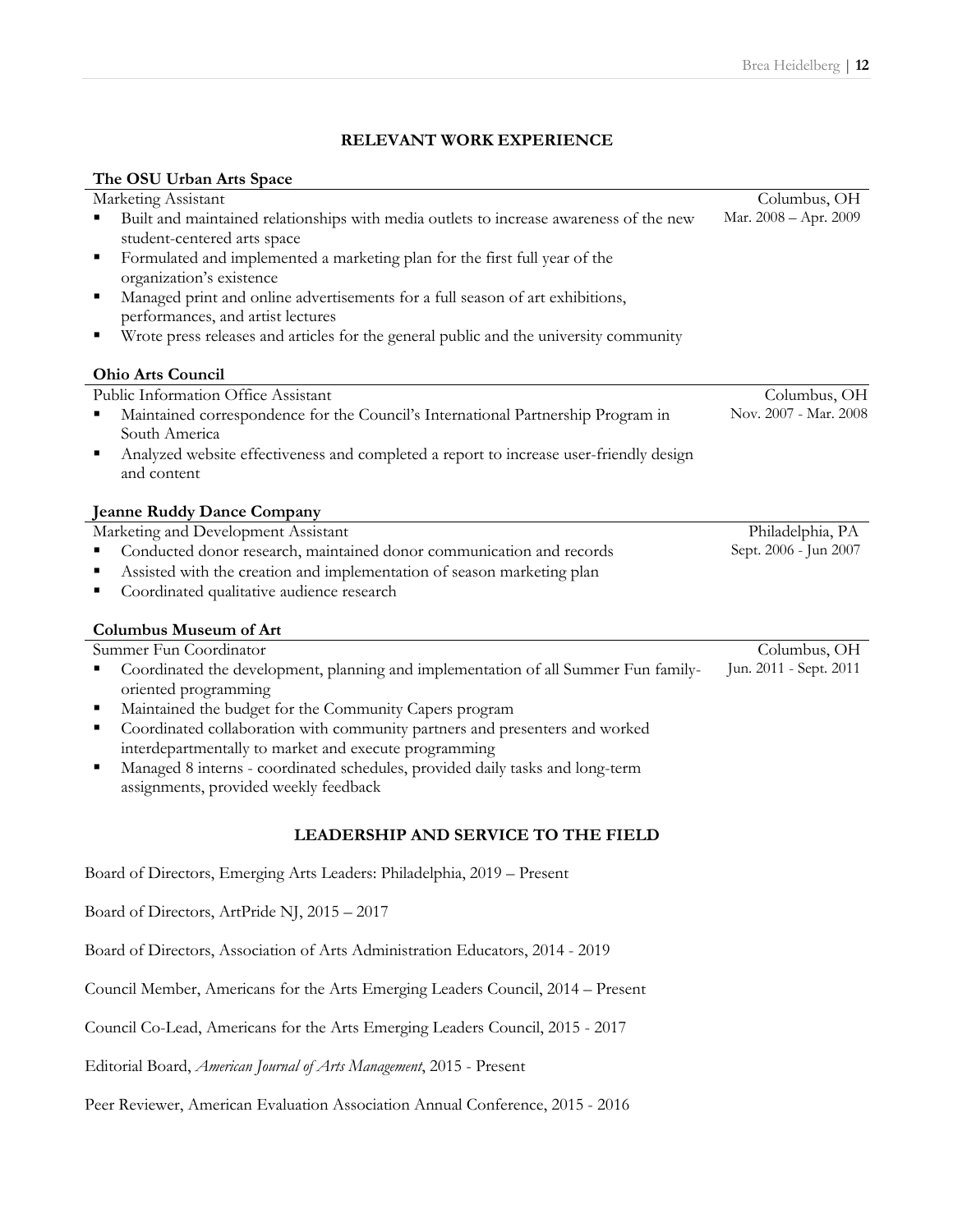Peer Reviewer, *Journal of Arts Management, Law and Society*, 2014 - Present

Peer Reviewer, *International Journal on Arts Management*, 2019 - Present

Grant Panelist, Cuyahoga Arts & Culture Project Support, 2016 - 2018

Grant Panelist, Pennsylvania Partners in the Arts, 2015 – 2017

Grant Panelist, The Arts Community Alliance, 2019

Session Chair, European Sociological Association, 2014

Session Chair, Social Theory, Politics and the Arts Annual Conference, 2013, 2017, 2018

#### **LEADERSHIP AND SERVICE TO THE UNIVERSITY, COLLEGE, AND PROGRAM**

#### **Drexel University**

Chair, Entertainment & Arts Management Program Alignment & Review Committee, 2019 – Present

Member, Diversity Liaison Program, 2017 – Present

Member, Global Learning Community, 2018

Panel Member, Dance Threshold Review Panel, 2018

Search Committee Chair, Assistant Professor, Entertainment & Arts Management, 2019

Search Committee Member, Assistant Professor, Music Industry Program, 2018

Search Committee Member, Assistant Professor, Music Industry Program, 2017

Thesis Advising, Jonecia Lewis Master's Thesis, June – November 2018

Westphal Representative, Social Science Research Committee, 2019 - Present

#### **Rider University**

Academic Advisor, Arts Administration majors & minors, 2012 - 2017

Faculty Advisor, Arts Management Association, 2012 – 2015

Faculty Advisor, Rider Dance Ensemble, 2014 – 2016

Gender and Sexuality Studies Faculty, 2014 – 2016

Investigation Committee, Music Business Program, 2015

Orientation Faculty Leader, 2014 and 2016

Planning Committee Member, Gender and Sexuality Studies Colloquium, 2013 – 2014